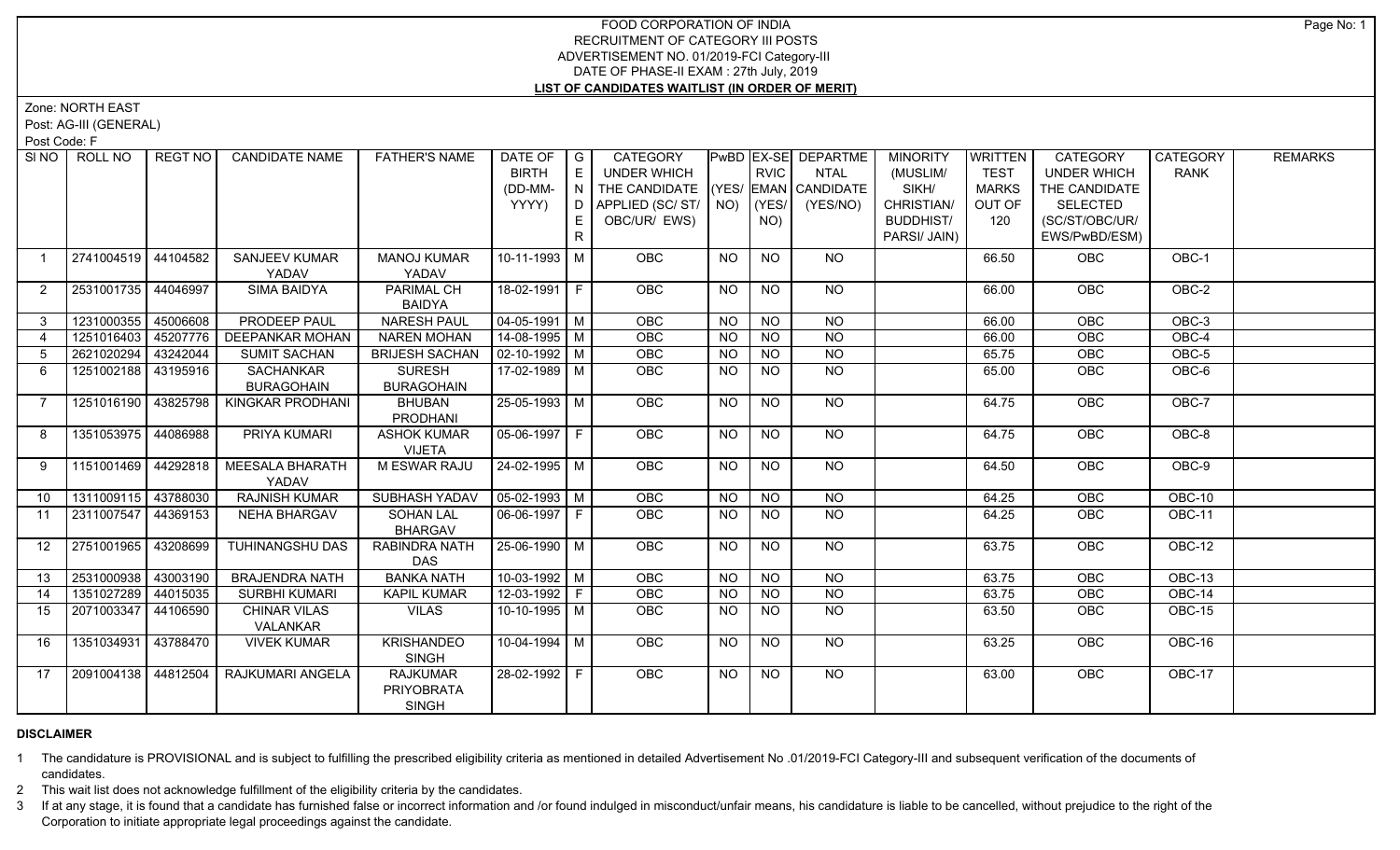# FOOD CORPORATION OF INDIA RECRUITMENT OF CATEGORY III POSTS ADVERTISEMENT NO. 01/2019-FCI Category-III DATE OF PHASE-II EXAM : 27th July, 2019 **LIST OF CANDIDATES WAITLIST (IN ORDER OF MERIT)**

Zone: NORTH EAST

Post: AG-III (GENERAL)

Post Code: F

|    | SINO   ROLL NO      | REGT NO  | <b>CANDIDATE NAME</b> | <b>FATHER'S NAME</b>             | DATE OF   G                  |                | <b>CATEGORY</b>                    |           |                 | <b>PWBD EX-SE DEPARTME</b> | <b>MINORITY</b>  | WRITTEN      | <b>CATEGORY</b> | CATEGORY      | <b>REMARKS</b> |
|----|---------------------|----------|-----------------------|----------------------------------|------------------------------|----------------|------------------------------------|-----------|-----------------|----------------------------|------------------|--------------|-----------------|---------------|----------------|
|    |                     |          |                       |                                  | <b>BIRTH</b>                 | l El           | <b>UNDER WHICH</b>                 |           | <b>RVIC</b>     | <b>NTAL</b>                | (MUSLIM/         | <b>TEST</b>  | UNDER WHICH     | <b>RANK</b>   |                |
|    |                     |          |                       |                                  | (DD-MM-                      | $\overline{N}$ | THE CANDIDATE (YES/ EMAN CANDIDATE |           |                 |                            | SIKH/            | <b>MARKS</b> | THE CANDIDATE   |               |                |
|    |                     |          |                       |                                  | YYYY)                        | D.             | APPLIED (SC/ST/ $\vert$ NO)        |           | $ $ (YES/       | (YES/NO)                   | CHRISTIAN/       | OUT OF       | <b>SELECTED</b> |               |                |
|    |                     |          |                       |                                  |                              | E              | OBC/UR/ EWS)                       |           | NO)             |                            | <b>BUDDHIST/</b> | 120          | (SC/ST/OBC/UR/  |               |                |
|    |                     |          |                       |                                  |                              | R              |                                    |           |                 |                            | PARSI/ JAIN)     |              | EWS/PwBD/ESM)   |               |                |
| 18 | 1741000633          | 43689349 | <b>ABHISHEK KUMAR</b> | <b>ARUN KUMAR</b>                | 07-01-1995   M               |                | <b>OBC</b>                         | <b>NO</b> | <b>NO</b>       | <b>NO</b>                  |                  | 63.00        | <b>OBC</b>      | OBC-18        |                |
| 19 | 1241002535 44749619 |          | SUBHAJIT DEBNATH      | <b>LATE MILAN</b>                | 06-10-1995 M                 |                | OBC                                | <b>NO</b> | NO.             | NO                         |                  | 62.75        | OBC             | OBC-19        |                |
|    |                     |          |                       | <b>DEBNATH</b>                   |                              |                |                                    |           |                 |                            |                  |              |                 |               |                |
| 20 | 1251018090          | 43728440 | <b>NILOY BARMAN</b>   | KUSHAL CHANDRA                   | $\vert$ 07-02-1991 $\vert$ M |                | OBC                                | <b>NO</b> | <b>NO</b>       | NO                         |                  | 62.50        | OBC             | OBC-20        |                |
|    |                     |          |                       | <b>BARMAN</b>                    |                              |                |                                    |           |                 |                            |                  |              |                 |               |                |
| 21 | 1411093007          | 43561059 | <b>SUSHANT KUMAR</b>  | <b>UMESH MALAKAR</b>             | $15-02-1991$ M               |                | OBC                                | <b>NO</b> | $\overline{NO}$ | NO                         |                  | 62.25        | OBC             | OBC-21        |                |
| 22 | 1351066522          | 43668524 | <b>RANJAN KUMAR</b>   | <b>MAHESH PRASAD</b>             | 10-01-1992   M               |                | <b>OBC</b>                         | <b>NO</b> | NO.             | NO                         |                  | 62.25        | <b>OBC</b>      | OBC-22        |                |
|    |                     |          |                       | <b>CHAURASIA</b>                 |                              |                |                                    |           |                 |                            |                  |              |                 |               |                |
| 23 | 1151002437 43157881 |          | <b>GOTTAPU</b>        | GOTTAPU KRISHNA   21-05-1994   M |                              |                | <b>OBC</b>                         | <b>NO</b> | <b>NO</b>       | NO                         |                  | 62.25        | <b>OBC</b>      | OBC-23        |                |
|    |                     |          | TIRUPATHI NAIDU       |                                  |                              |                |                                    |           |                 |                            |                  |              |                 |               |                |
| 24 | 2531000917 43044089 |          | <b>PAPAN PAUL</b>     | <b>MRITYUNJOY PAUL</b>           | $\vert$ 04-10-1992 M         |                | <b>OBC</b>                         | <b>NO</b> | $N$ O           | NO                         |                  | 62.00        | OBC             | $OBC-24$      |                |
| 25 | 1351071759          | 44050303 | AAISHA ARYA           | <b>SANJAY KUMAR</b>              | $20-09-1989$ F               |                | OBC                                | <b>NO</b> | <b>NO</b>       | $N$ O                      |                  | 61.75        | OBC             | OBC-25        |                |
| 26 | 1251018944          | 43794662 | NILOTPAL BARUAH       | <b>LATE GOBIN</b>                | $15-05-1992$ M               |                | <b>OBC</b>                         | NO.       | <b>NO</b>       | $N$ <sup>O</sup>           |                  | 61.75        | OBC             | $OBC-26$      |                |
|    |                     |          |                       | <b>BARUAH</b>                    |                              |                |                                    |           |                 |                            |                  |              |                 |               |                |
| 27 | 2221013068          | 44412798 | <b>SANDEEP KUMAR</b>  | <b>LAL CHAND</b>                 | $21-01-1993$ M               |                | OBC                                | <b>NO</b> | N <sub>O</sub>  | NO                         |                  | 61.75        | OBC             | OBC-27        |                |
| 28 | 1351067773          | 44097711 | RAHUL KUMAR           | <b>RAMESH RAY</b>                | 15-08-1993 M                 |                | <b>OBC</b>                         | <b>NO</b> | $N$ O           | $N$ O                      |                  | 61.75        | OBC             | OBC-28        |                |
| 29 | 1351011508 43294372 |          | SANJEET KUMAR         | INDRADEO PRASAD   25-01-1990   M |                              |                | OBC                                | NO        | NO              | $N$ O                      |                  | 61.50        | OBC             | <b>OBC-29</b> |                |
| 30 | 1321002765          | 43955233 | <b>RATNESH KUMAR</b>  | RAJ NANDAN                       | 28-12-1991   M               |                | <b>OBC</b>                         | <b>NO</b> | NO.             | NO                         |                  | 61.50        | OBC             | OBC-30        |                |
|    |                     |          |                       | PRASAD                           |                              |                |                                    |           |                 |                            |                  |              |                 |               |                |
| 31 | 2091004618 44645739 |          | <b>LEITANTHEM</b>     | LEITANTHEM                       | 16-04-1992 M                 |                | <b>OBC</b>                         | <b>NO</b> | <b>NO</b>       | NO                         |                  | 61.50        | <b>OBC</b>      | OBC-31        |                |
|    |                     |          | <b>HONESCO SINGH</b>  | <b>TOMCHOU SINGH</b>             |                              |                |                                    |           |                 |                            |                  |              |                 |               |                |
| 32 | 2561023228          | 43540274 | AVANISH JAISWAL       | <b>VED PRAKASH</b>               | 07-07-1994   M               |                | OBC                                | <b>NO</b> | $\overline{NQ}$ | $N$ <sup>O</sup>           |                  | 61.50        | OBC             | <b>OBC-32</b> |                |
|    |                     |          |                       | <b>JAISWAL</b>                   |                              |                |                                    |           |                 |                            |                  |              |                 |               |                |
| 33 | 1251011730 44331804 |          | <b>MAYURI DAS</b>     | <b>LANKESWAR DAS</b>             | 10-05-1992 F                 |                | OBC                                | <b>NO</b> | <b>NO</b>       | <b>NO</b>                  |                  | 61.25        | OBC             | OBC-33        |                |
| 34 | 1251014489 43763585 |          | <b>SUMI DAS</b>       | <b>LATE MAHENDRA</b>             | 04-01-1995   F               |                | <b>OBC</b>                         | NO.       | NO.             | NO                         |                  | 61.00        | <b>OBC</b>      | OBC-34        |                |
|    |                     |          |                       | <b>CHANDRA DAS</b>               |                              |                |                                    |           |                 |                            |                  |              |                 |               |                |
| 35 | 1291001718 44856858 |          | <b>ANURAG KUMAR</b>   | <b>OM PRAKASH</b>                | 20-01-1990 M                 |                | <b>OBC</b>                         | NO.       | <b>NO</b>       | $N$ O                      |                  | 60.50        | OBC             | <b>OBC-35</b> |                |
|    |                     |          | <b>KESHRI</b>         | <b>KESHARI</b>                   |                              |                |                                    |           |                 |                            |                  |              |                 |               |                |

# **DISCLAIMER**

1 The candidature is PROVISIONAL and is subject to fulfilling the prescribed eligibility criteria as mentioned in detailed Advertisement No .01/2019-FCI Category-III and subsequent verification of the documents of candidates.

2 This wait list does not acknowledge fulfillment of the eligibility criteria by the candidates.

3 If at any stage, it is found that a candidate has furnished false or incorrect information and /or found indulged in misconduct/unfair means, his candidature is liable to be cancelled, without prejudice to the right of t Corporation to initiate appropriate legal proceedings against the candidate.

Page No: 2